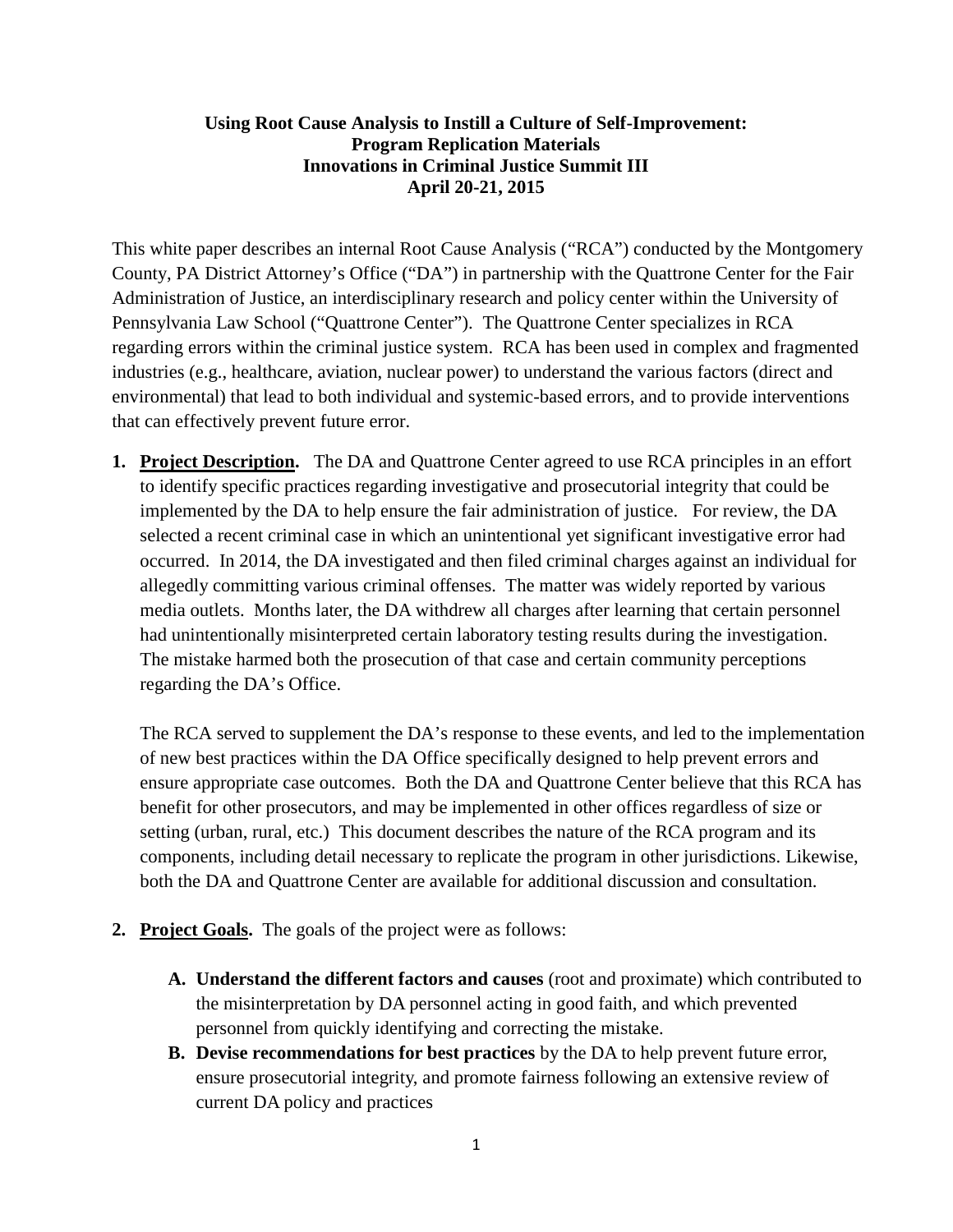- **C. Implement the recommendations** for best practices in a manner that optimizes cultural acceptance within the DA's Office and allows public perception to focus upon adherence with professional standards.
- **D. Establish a culture of review and improvement** within the DA's Office that is both consistent and constant, ensuring that errors and "near misses" are reported to supervisory personnel within the Office in a timely matter for review and evaluation, and allowing regular assessment of policies, practices and procedures to further improve accuracy and fairness over time.
- **3. RCA Initiation and Participants.** The RCA was initiated by the DA and Quattrone Center, with participation as follows:

**A**. **The Montgomery County District Attorney's Office ("DA")** is designated by statute as the chief county law enforcement officer, and is generally responsible for prosecuting criminal cases that occur in Montgomery County, PA. The DA is comprised of 46 attorneys, 42 support staff, and 57 sworn/non-sworn investigators. Criminal cases are generated by 49 local police departments and County Detectives (under DA supervision). In 2013, the Office brought 9,051 cases to final disposition. DA personnel included:

- i. District Attorney Risa Vetri Ferman
- ii. First Assistant District Attorney Kevin R. Steele
- iii. Chief County Detective Samuel Gallen
- iv. Deputy Chief County Detective Mark Bernstiel

**B**. **The Quattrone Center for the Fair Administration of Justice ("Quattrone Center")** is the national leader in the application of a systems approach to error reduction in the administration of justice. The Quattrone Center is comprised of investigators from the fields of medicine, transportation and law who are experienced in the conduct of RCA in their respective fields. Quattrone Center participants in this RCA had specific expertise in criminal justice, and worked with DA personnel to conduct a just culture event review that would enable all participants to understand the underlying circumstances and actions that enabled the misinterpretation of the test results and the subsequent use of the inaccurate data, and identify implementable practices that may help prevent similar events from occurring in the future. Quattrone Center personnel included:

- i. Quattrone Center Executive Director John Hollway
- ii. Lee Fleisher, MD, Faculty Member and expert in evidence-based healthcare reviews
- iii. Steven Raper, MD, Faculty Member and expert in healthcare RCA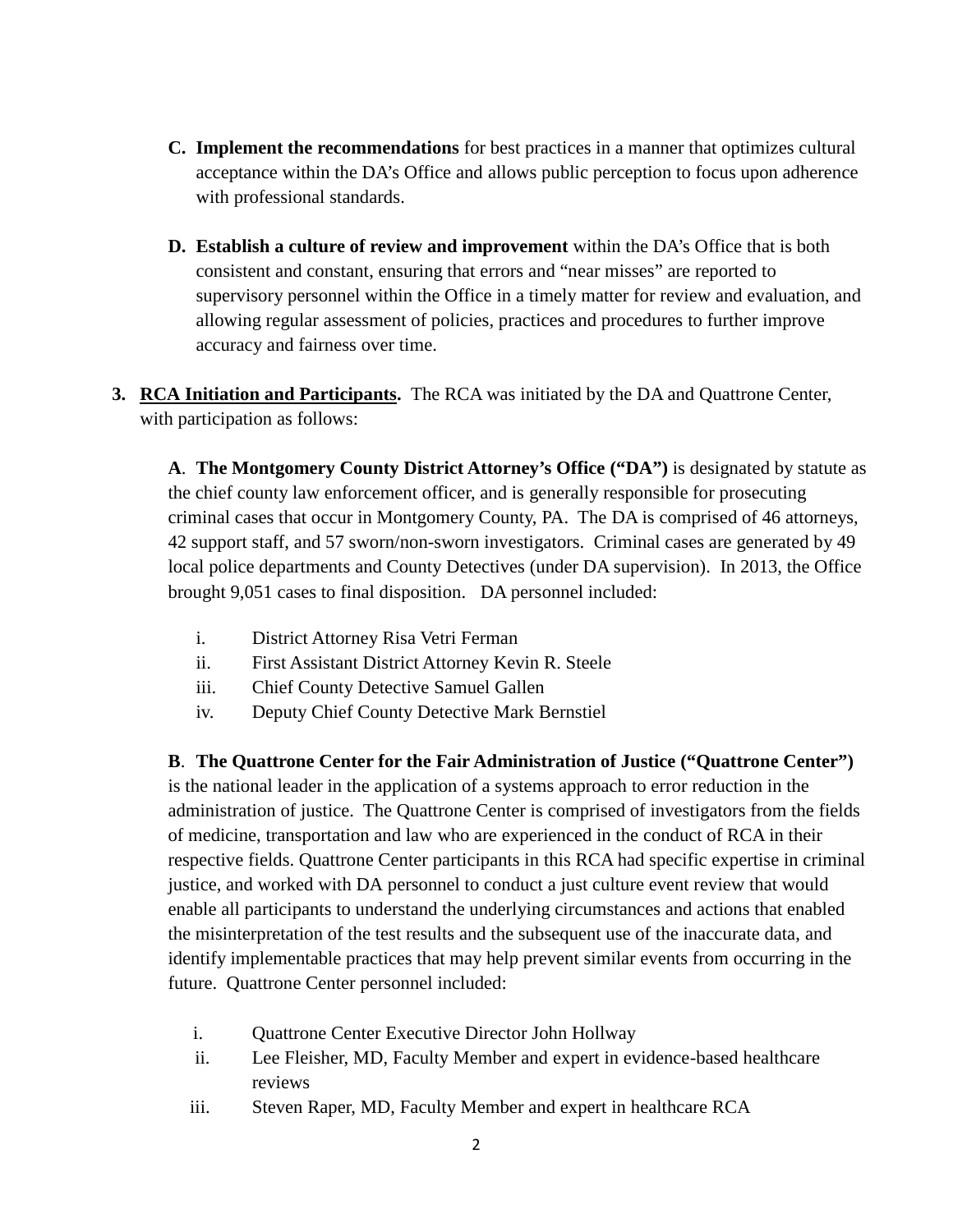- iv. Chief Operating Officer David Mayer, National Transportation Safety Board, an expert in safety-based transportation event reviews
- **4. General RCA Principles.** Despite good faith efforts by prosecutors and other law enforcement personnel, mistakes (also called "unintended outcomes," "adverse events," "organizational accidents" etc.) will occur in prosecutors' offices, just as they do in any complex industry. The DA believes that prosecutors serve as ministers of justice who are responsible for ensuring the fair administration of justice. Providing for a just culture<sup>1</sup> of continuous improvement that is designed to minimize the occurrence of adverse events is viewed as an essential component regardless of whether errors even occur, since the number of adverse events is a poor indicator of the general safety of a system. Organizations with unsafe systems may not necessarily suffer adverse events, or may not recognize that they occur. Measures designed to reduce the likelihood of these events thus retain their value. "Safe organizations can still have bad adverse events, whereas unsafe systems can escape them for long periods. Furthermore, progress creates new risk that is difficult to anticipate but is a feature of new procedures and technologies."<sup>2</sup>

When errors occur, organizations must take corrective actions and find potential solutions that eliminate or minimize the risk of repeating the error. Root Cause Analysis (RCA) is a critical step of determining corrective actions and may be the most important part of establishing *proper* corrective actions. RCA has been used productively not only throughout the healthcare industry (including within clinical and toxicology laboratories as well as other settings), but also in aviation, manufacturing and other quality-minded industries. Each industry conducts event reviews that lead to actionable change of policies and procedures to reduce the occurrence of an adverse event or adverse events. The goal of RCA is to learn from adverse events and "near misses," implementing proactive changes to reduce the likelihood of additional events that may compromise accuracy and reliability.

An important feature of the RCA is that it is a blame-free analysis: "[B]laming and punishing for adverse events that are made by well-intentioned people . . . drives the problem of iatrogenic harm underground and alienates people who are best placed to prevent such problems from recurring."  $3$  Note that this does not mean that individuals who intentionally or recklessly committed misconduct avoid accountability for their actions, but rather that such disciplinary action occurs outside of the RCA environment. This preserves the sanctity of the RCA as an event review, encouraging an open and frank discussion about system improvement rather than a

 $1$  A "just culture" can be defined as "a culture that recognizes that competent professionals make mistakes and acknowledges that even competent professionals will develop unhealthy norms (shortcuts, "routine rule violations"), but has zero tolerance for reckless behavior." Agency for Healthcare Research & Quality Glossary, available at http://psnet.ahrq.gov/popup\_glossary.aspx?name=justculture.

<sup>&</sup>lt;sup>2</sup> Barach P, Berwick DM. Patient Safety and the reliability of health care systems. Ann Intern Med 2003, 138(12):997-8.

<sup>3</sup> Rinciman WB, Merry AF, *Error, blame, and the law in health care – an antipodean perspective.* Ann Intern Med. 2003 Jun 17; 138(12):974-9.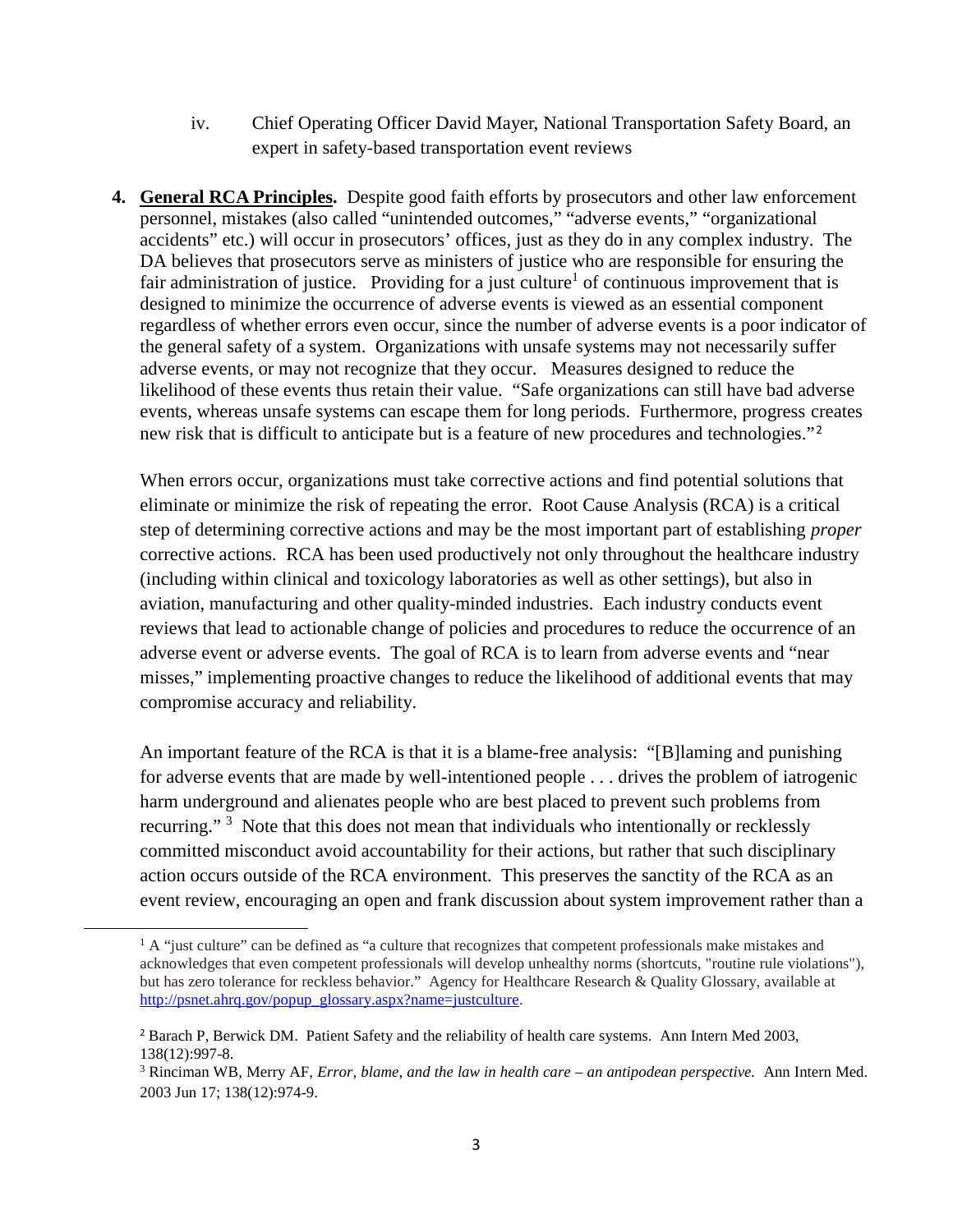counterproductive discussion of blame which would likely minimize the very information flow needed to optimize the review.

**5. Key Principles in Conducting an RCA.** It cannot be emphasized enough that RCAs are event reviews intended for learning, not punishment**.** They are not performance evaluations. Accordingly, personnel and discipline issues that arise from an RCA investigation should be handled through a separate process from RCA. The "just culture" focus of the RCA employs shared accountability, and the system is responsible for providing an environment that is optimally designed for safe care with staff responsible for their choices of behavior and for reporting system vulnerabilities.<sup>4</sup>

While specific recommendations for the conduct of RCAs may differ between industries, certain themes appear to remain consistent upon review:

- **A. Construction.** RCAs should be performed by a team.
	- i. RCAs often work best when performed by multidisciplinary teams of 4-10 members from all levels of staff with fundamental knowledge of the specific area involved.
	- ii. The team should include staff who were not involved with the specific incident to ensure review objectivity.
	- iii. A facilitator should be appointed who was not directly involved in the incident.
- **B. Investigation.** The event should be carefully analyzed for all causal factors.
	- i. Detailed event review conducted by the team of the event
	- ii. Define problem event *what* went wrong. Is this a one-time occurrence or a recurring incident?
	- iii. Identify root causes/contributing factors *why* it went wrong. Focus on objective causes and minimize "bad apple" causation conclusions wherever possible.
	- iv. Prioritize factors that contributed to the harm, evaluating each for severity and probability to cause harm in the future.
	- v. Develop interventions that conform to the prioritization and likelihood of repetition for each factor.
- **C. Recommendation**. The team should make specific, prioritized recommendations for interventions that are intended to prevent occurrences of similar events. These recommendations should be made in writing and stored for future review as needed.
- **D. Implementation.** Implement the recommended practices, considering the quality of analysis, cost, and likely real-world impact upon accuracy and reliability.

<sup>4</sup> Agrawal, A, *Patient Safety: A Case-based Comprehensive Guide,* 2014.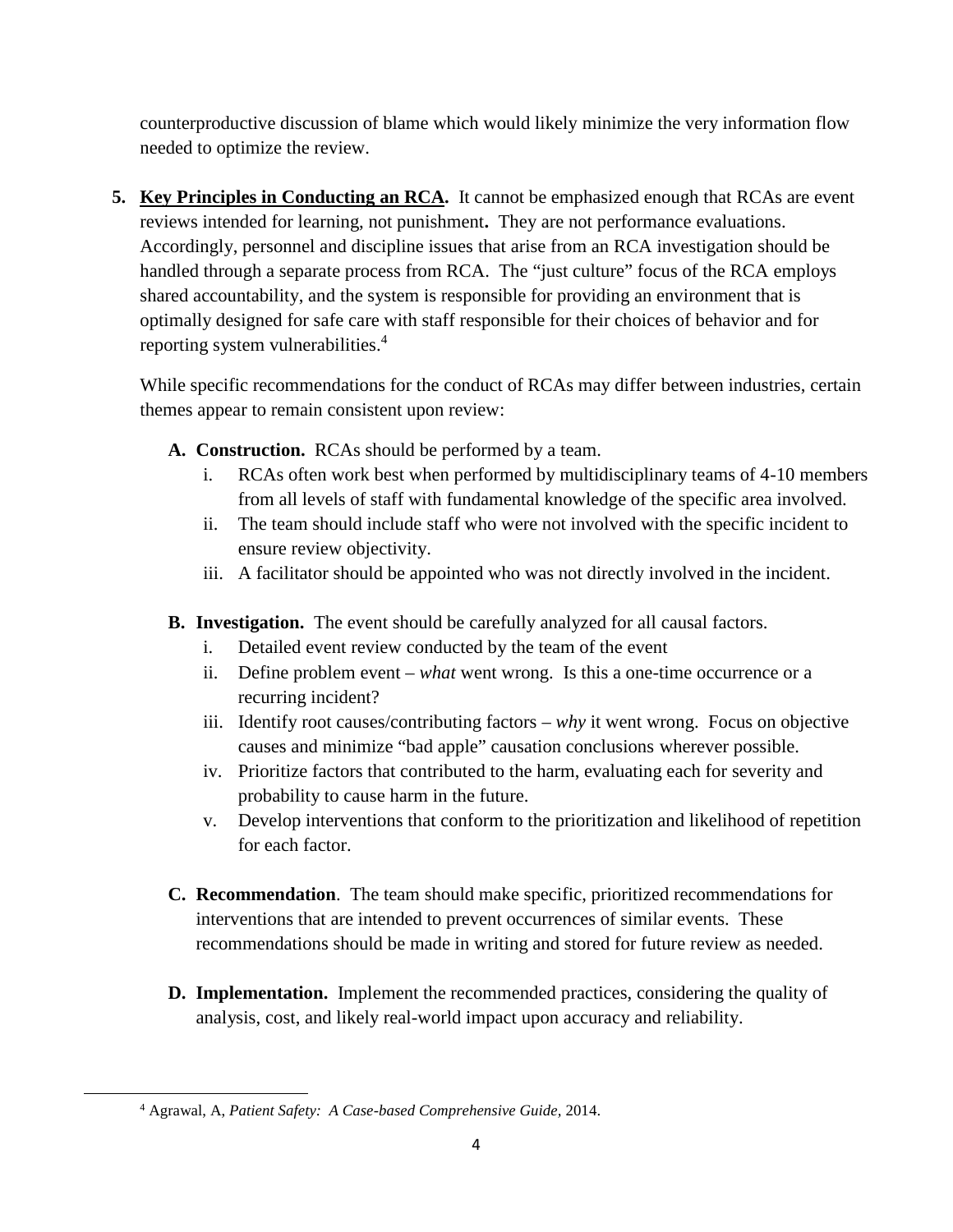- **E. Evaluation**. Evaluate the interventions and take subsequent additional action as needed.
- **F. Professional Standards and "Just Culture".** A "Just Culture" balances blame-free event reviews with the need for professionals, including FSSPs, to be personally accountable for adherence to reasonable standards of professional conduct. Typically, this involves the creation of a separate disciplinary process in the event that the RCA uncovers evidence of intentional or reckless wrongdoing by any individual. A sample tool to assess the necessity for such a parallel disciplinary process in a hospital setting is attached. In order to preserve the integrity of the RCA as a blame-free event review, it is important that any disciplinary process be additional to, and separate from, the RCA. The individual in charge of making determinations about disciplinary action should be informed by, but not report to or be directly involved with the RCA itself.

In accordance with the above principles, Quattrone Center participants and DA personnel, including prosecutors and investigators, worked together and provided a framework for conducting a "just-culture event review" necessary for a successful RCA.

**6. Specific Implementation by DA of RCA Process.** The RCA process implemented by the Quattrone Center and DA is shown below:





Upon initiation of the RCA process, the Quattrone Center assembled a team that blended expertise in law enforcement, criminal justice and the conduct of RCAs in environments other than criminal justice (e.g., healthcare and transportation event reviews). Quattrone Center personnel met with DA leadership including the District Attorney, First Assistant District Attorney, Chief County Detective and Deputy Chief County Detective. The parties collaborated to establish an investigation of the adverse event, after which the Quattrone Center compiled a list that identified contributory factors that permitted the adverse events to occur. The DA reviewed these items, and retained sole authority over what, if any, modifications would be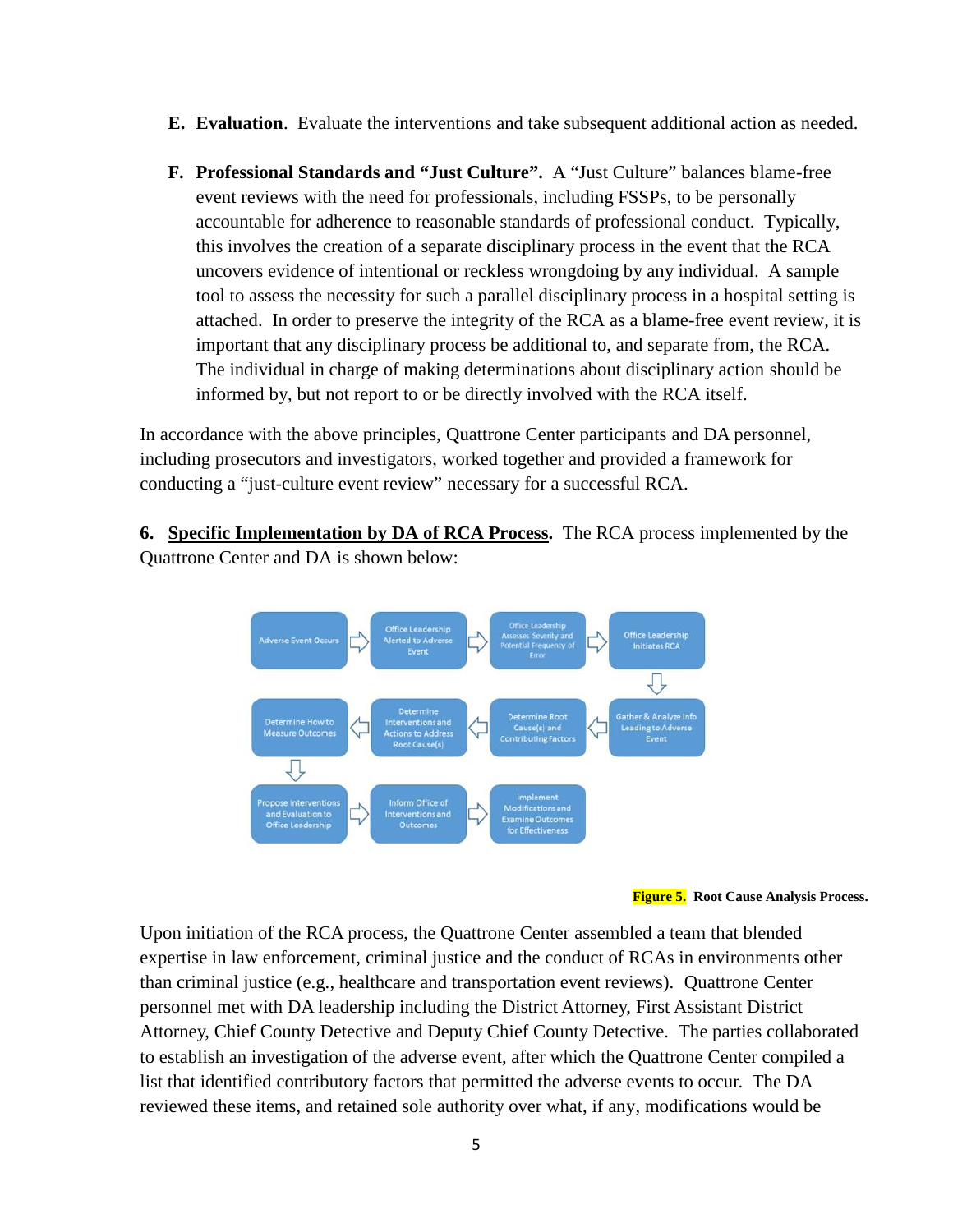implemented. The Quattrone Center was invited to offer suggestions or refinements to the proposed modifications before they were finalized by the District Attorney. The DA expressed an interest in continuing its partnership with the Quattrone Center by collaborating to devise metrics that could measure the impact of those recommended practices that the DA elected to implement.

- **7. Contributory Factors Identified by the RCA***.* The RCA found no intentional misconduct by DA personnel. It did, however, reveal several contributory factors within the DA's Office that permitted the unintentional adverse event to occur. Discussion of these factors by the Quattrone Center and DA leadership permitted a holistic and wide-reaching understanding of existing office policies and procedures, and environmental circumstances that contributed to the event occurrence. Contributing factors included:
	- **A.** Policy regarding internal discussion and review of "high-profile" investigations, including the focus placed upon confidentiality and retaining information control over an investigation that was likely to receive intense media focus.
	- **B.** Process for receiving laboratory results from hospitals. Lack of uniform process for standardizing data contained in reports received from unfamiliar laboratories.
	- **C.** Standards for attorney and detective review of data contained in lab results.
	- **D.** Policy for independent and supervisory reviews of investigative findings and proposed charging decisions.
	- **E.** Methodology for "communication handoffs," where investigative information related to the case was transferred from one individual or agency to another, including
		- i. Medical personnel to detective
		- ii. Crime Victim to attorney and/or detective
		- iii. Attorney to supervisory personnel
		- iv. Detective to supervisory personnel
		- v. Attorney to defense counsel
		- vi. Procedures for documenting investigative activity and findings
		- vii. Oversight regarding appropriate workload for participating attorneys and detectives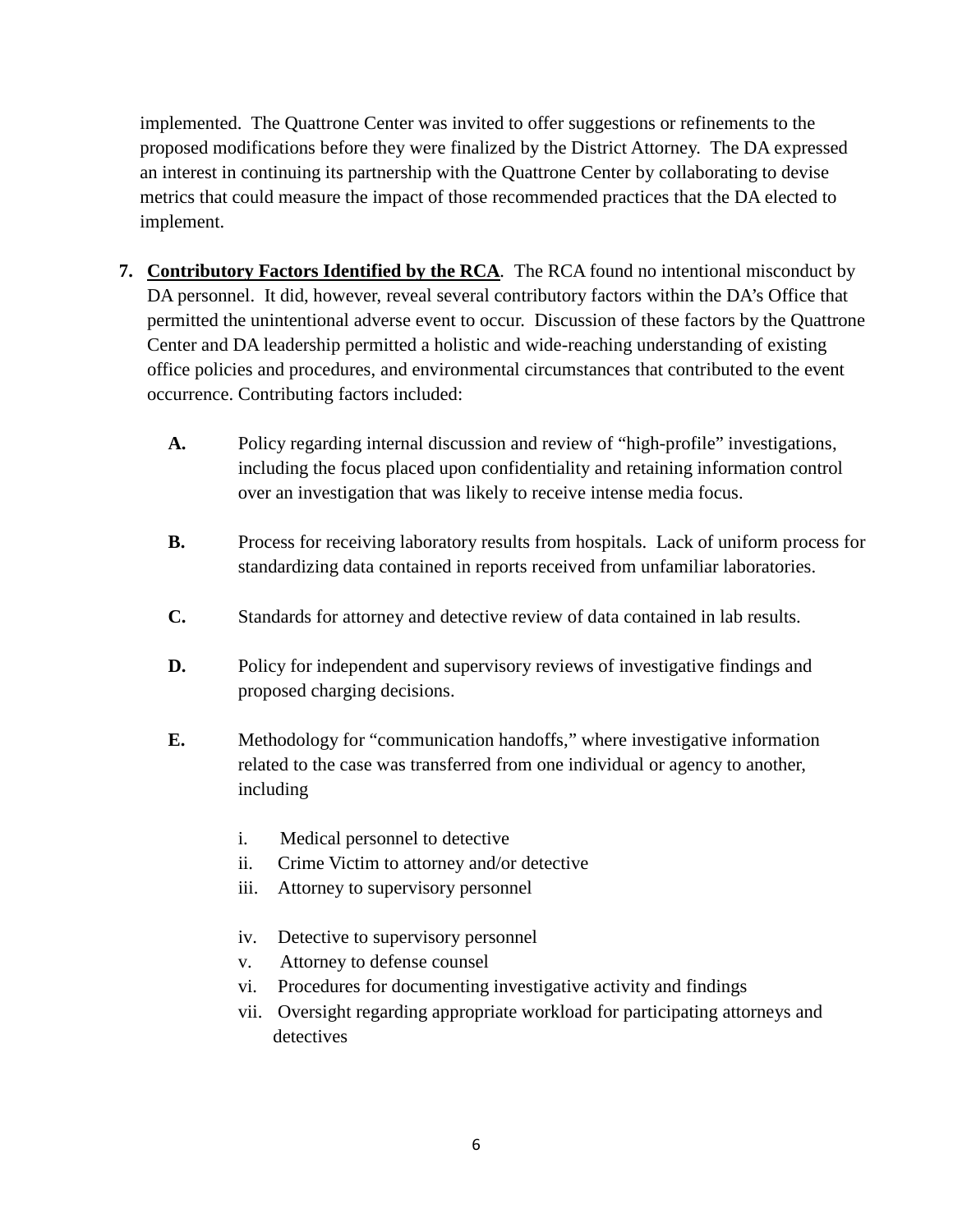- **8. RCA Recommendations Implemented by DA.** The DA implemented recommendations generated by the RCA designed to promote accuracy and reliability as follows:
	- **A. Established new attorney positions**. The DA announced two new positions designed to provide independent case review and implement professional standards designed to ensure accuracy and prevent error:
		- i. *Deputy District Attorney for Professional Standards*: an "ombudsman" position primarily responsible for reviewing investigative results, charging decisions and related matters to ensure accuracy, reliability, fairness and appropriate case dispositions.
		- ii. *Assistant Chief of Trials:* an additional supervisory position within the Trials Division responsible for providing oversight and support to attorneys with regard to prosecutorial decisions.
	- **B. Implemented improvements in review of charging determinations** (early case review, supervisory approval of charges prior to filing, etc.)
	- **C. Implemented improvements in review of investigative findings** (creation of review teams, DA pre-approval of search warrants, etc.).
	- **D. Seek formal accreditation for Montgomery County Detective Bureau**, including expansion of job responsibilities of Chief County Detective and Deputy Chief County Detective to include accreditation-related supervisory duties.
	- **E. Reallocated responsibilities within County Detective Bureau** to provide most effective oversight and review capabilities, including creation of Violent Crime and Technology Unit;
- **9. Training Initiative**. In order to most effectively implement RCA recommendations, the DA directed that all personnel receive training regarding best practices. Consistent with promoting a "just culture" within the office, training will include specific information relating to this RCA and adverse event and be presented by personnel who were involved with the matter. Discussion will include the contributing individual, supervisory, and environmental factor. The Quattrone Center is now working with the DA's Office to measure the impact of the implementation of these improvements to the Office.
- **10. Project Design and Implementation.** The RCA project was quickly designed and implemented without significant challenge. The Quattrone Center provided expertise regarding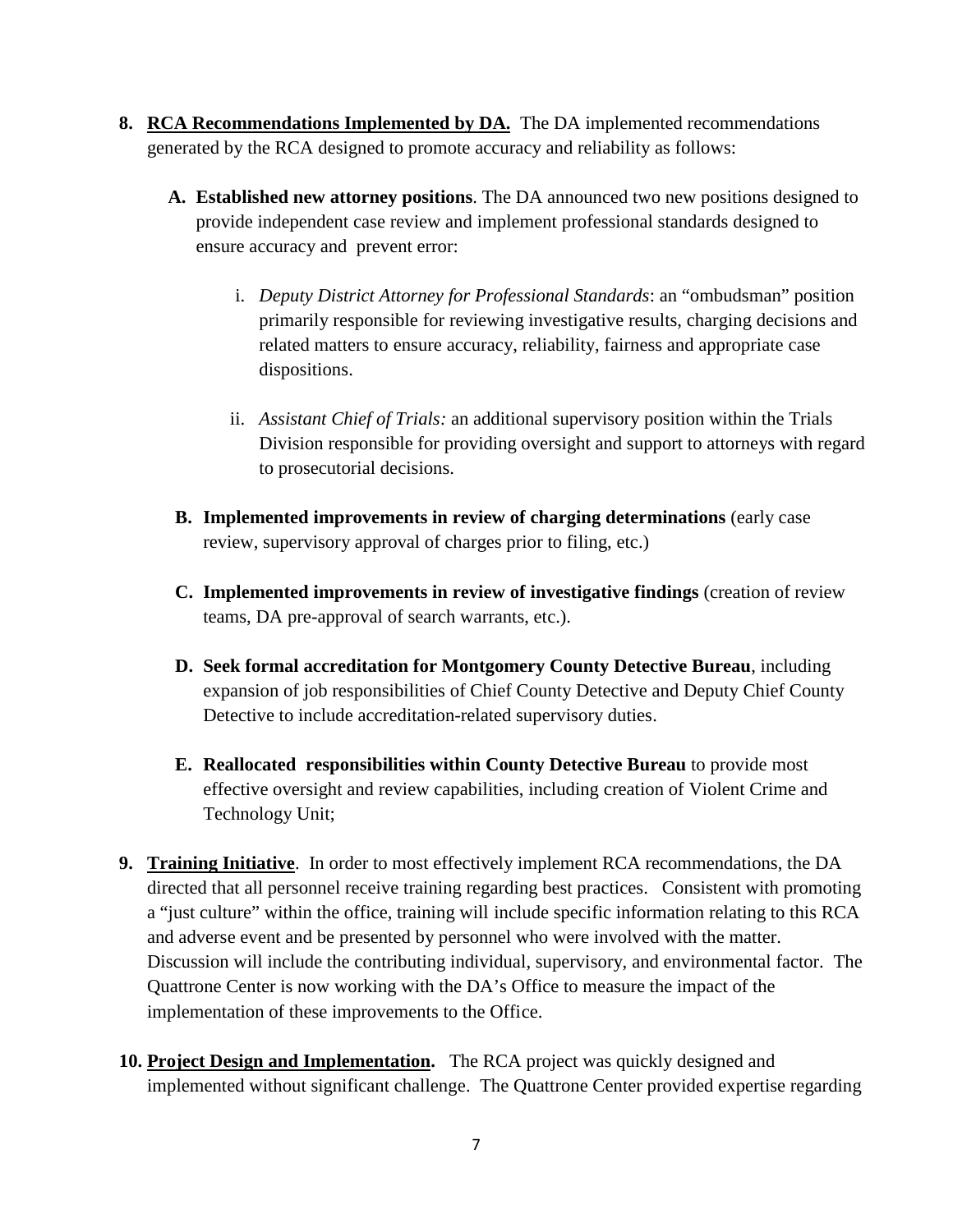the RCA, and was able to rapidly educate the DA concerning relevant principles and necessary standards. Important considerations include:

**A. Need for Confidentiality.** Confidentiality and the need to protect information relating to criminal offenses may be a concern for some prosecutors. However, the adverse event in this matter was already reported in the media, which made confidentiality less of a concern. In order to preserve the utility of the RCA, the Quattrone Center and DA executed a Confidentiality Agreement agreeable to both parties.

**B. Adverse Event Notification.** In this instance, the DA had proactively notified the charged individual, his attorney, and the public of the adverse event before the RCA was conducted, consistent with the goals of transparency and accountability. However, this may not always be the case. Given the potential impact of adverse events upon an investigation or prosecution for both crime victims and suspects, the RCA team should be required to notify all parties who may be affected regarding the adverse event.

**C. Personnel Training Necessary to Conduct RCA***.* By becoming proficient at identifying, investigating and solving problems leading to adverse events, prosecutors will ultimately need to conduct fewer investigations. However, an RCA that is not conducted properly may cause inadvertent blame of individuals rather than identifying where a work process has broken down. Such blame will be detrimental to encouraging participation in the root cause analysis process. Thus, training and understanding of potential obstacles is vital. A study that evaluated an aggregated group of RCAs in the healthcare setting identified lack of time (55%), unwilling colleagues (34%) and interprofessional differences (31%) as the top three barriers to RCAs.<sup>5</sup> Each of these barriers can be addressed, at least in part, by experienced facilitation and support from senior management within a prosecutor's office. The Quattrone Center acted as a facilitator for this RCA by providing the expertise and techniques necessary to conduct a proper review. This DA was provided sufficient assurances to permit the RCA and subsequently adopt its recommendations; those assurances should also allow the RCA to serve as a repeatable process.

**11. Program Costs.** The costs related to an RCA can vary depending on the complexity and nature of the particular adverse event(s). For most criminal cases, however, the reviews can be conducted rather quickly and efficiently by a small RCA team that has been trained in the principles of conducting a "just culture" event review. In this instance, we estimate that work effort consisted of:

<sup>5</sup> Bowie, Paul, Skinner, J. and de Wet, C. *Training health care professionals in root cause analysis: a cross-sectional study of post-training experiences, benefits, and attitudes.* BMC Health Services Research 2013, 13:50.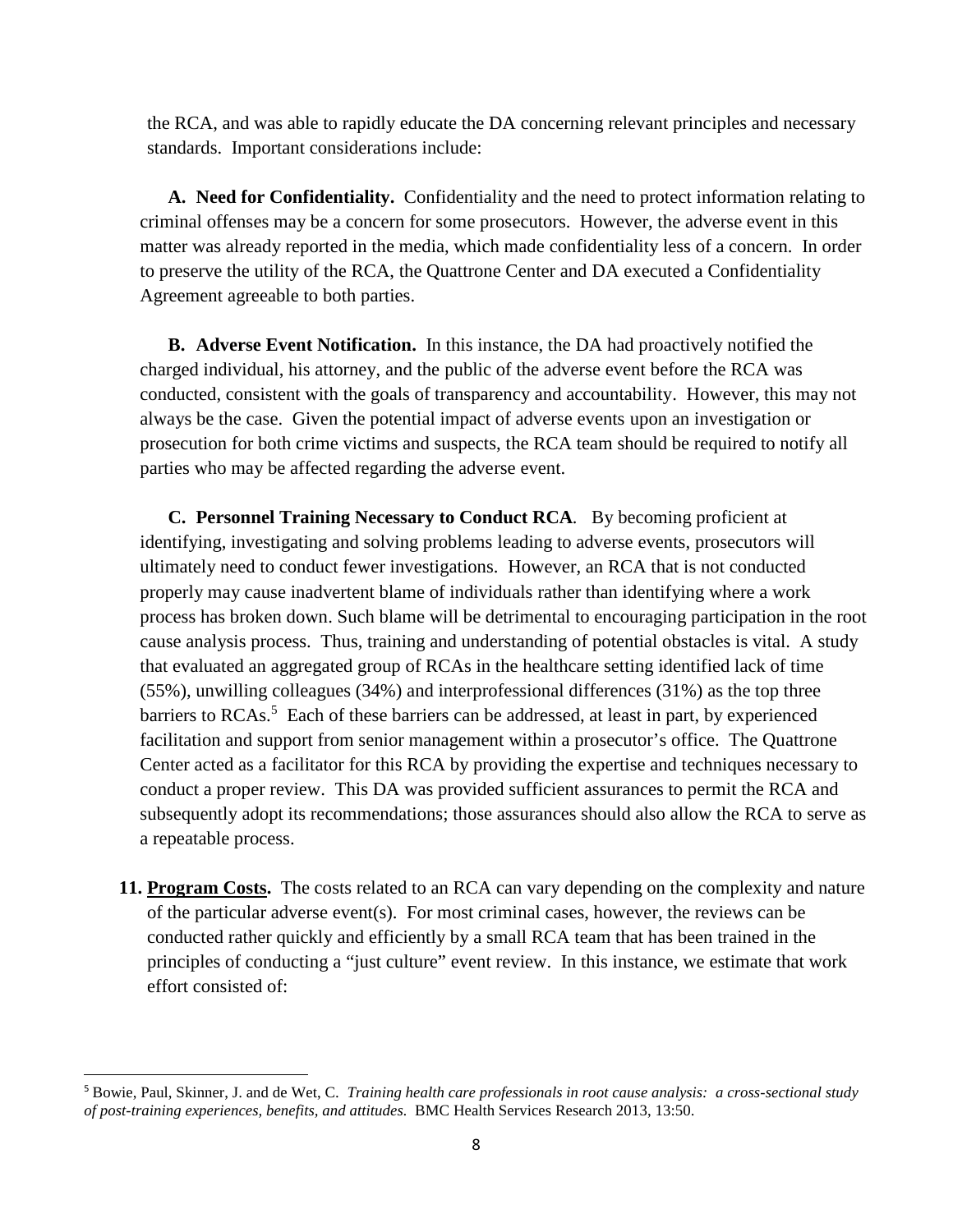- **A. Investigation.** DA personnel spent an undeterminable number of hours performing RCA related work; the Quattrone Center team spent 12-15 hours.
- **B. Evaluation**. The Quattrone Center RCA team spent approximately 10 additional hours evaluating, identifying and discussing potential contributory factors, including presentation to office personnel.
- **C. Reaction**. DA personnel spent additional discussing the recommendations, which should be implemented, and implementation issues.

Additional costs may vary and may include the expense necessary to engage experts to perform RCA training, to review specific elements relating to the event, and/or to educate prosecutors on "best practices" that have been effectively deployed by other jurisdictions.

**12. Impact.** The DA considers RCA to be a highly effective and valuable resource that has served to generally improve office performance. It has provided significant short-term benefits, and is likely to result in significant long-term benefits, not only to the DA but to all individuals within the criminal justice system, at a minimal cost.

In the short term, the RCA provided a resource for the DA to promote the principles of transparency and accountability, and provided an additional foundation to support public confidence regarding the accuracy and reliability of criminal prosecutions. Over the medium term, the RCA has led to the creation of new staff positions and practices that should, over time, promote accuracy and reliability and thereby serve to improve justice for all. DA personnel are committed to the "just culture" described in this paper, and have agreed with the Quattrone Center to measure the impact of these measures, and to repeat the RCA process as necessary to ensure proactive review and consistent self-improvement even in the absence of negative events.

**13. RCA Limitations.** While this RCA addressed a number of issues, it was not possible to fully explore every learning or RCA precept in this individual instance. The investigation focused only upon the DA's Office, and was primarily conducted by DA personnel, which could allow potential bias in the facts that formed the basis of the RCA recommendations.

RCA interviews are in general more susceptible to recall bias (that is, the preconceived notions of error held by the investigators in a review of a historical event where the negative outcome is already known). In addition, involved personnel might relate what they thought was the "right" answer (i.e., the response desired by the interviewer, or by management), rather than workflow as actually practiced. For this and other reasons, participation should be voluntary and no individually identifiable participant information is recorded.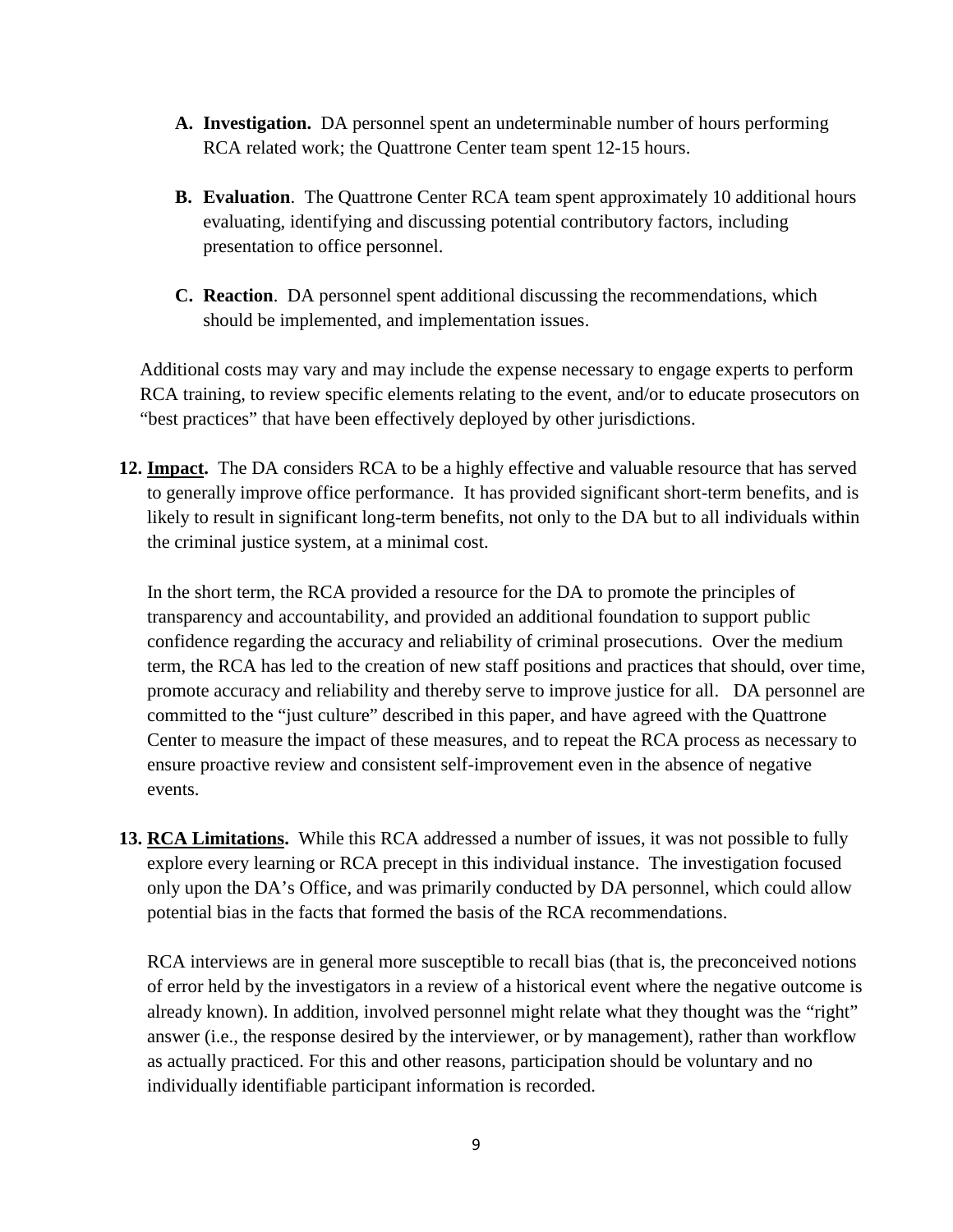To solve the widest range of issues, RCAs should include involved personnel as team members for insight regarding the error. Participants may add important viewpoints regarding the sustainability and effectiveness of proposed RCA solutions. There is evidence that staff members attribute effectiveness and sustainability to those solutions involving training, policy, and compliance. <sup>6</sup> It may be that the effectiveness is more a perception, and such recommendations for implementation require considerable administrative resources. Direct workflow observations and cost-benefit analyses may be required to assess the feasibility of recommended reforms. Lastly, to be truly effective, RCAs should be conducted expeditiously. The ideal in some healthcare settings is within seven days. Analyses temporally distant from errors are more likely to introduce errors in memory, relevance, and incentives to improve.

- **14. Lessons Learned.** The RCA is a process that requires a culture of openness, honesty, transparency, accountability, and a willingness to embrace the concept that as humans, we will inevitably makes mistakes – what is important is learning from, rather than repeating, those mistakes. As organizational management guru James Reasons has said, "We cannot change the human condition, but we can change the conditions in which humans operate." With that in mind, the following lessons are important when participating in an RCA.
	- **A. Independence.** It is important that the individuals conducting the RCA have no role in punishment or discipline of the individuals who participated in the events leading up to the adverse event being reviewed, and that any such actions take place separate and apart from the RCA. It is useful to have the RCA team consist of outsiders not connected to the Office, who lack any potential bias or pre-conceived notion of how the adverse event occurred or why.
	- **B. Training.** It is important to have the RCA team educate and inform all participants in the RCA about its underlying principles and methods. These messages will need to be reinforced often throughout the investigation, as it is easy for participants within the criminal justice organization to be skeptical about the concept of a "just culture event review" as opposed to an internal investigation whose primary purpose is blame and punishment.
	- **C. Leadership.** The implementation of an RCA, and the willingness to openly and objectively review and implement useful recommendations for improvement, requires a culture of honesty and focus on self-improvement that must be displayed by office leadership. Furthermore, the concept of a "just culture" that appropriately balances the

<sup>6</sup> A. Zachary Hettinger, Rollin J. Fairbanks, Sudeep Hegde, Alexandra S. Rackoff, John Wreathall, Vicki L. Lewis, Ann M. Bisantz, Robert L. Wears, *An evidence-based toolkit for the development of effective and sustainable root cause analysis system safety solutions* 33 (2) J HEALTHCARE RISK MANAGEMENT 11, 18-19 (2013).